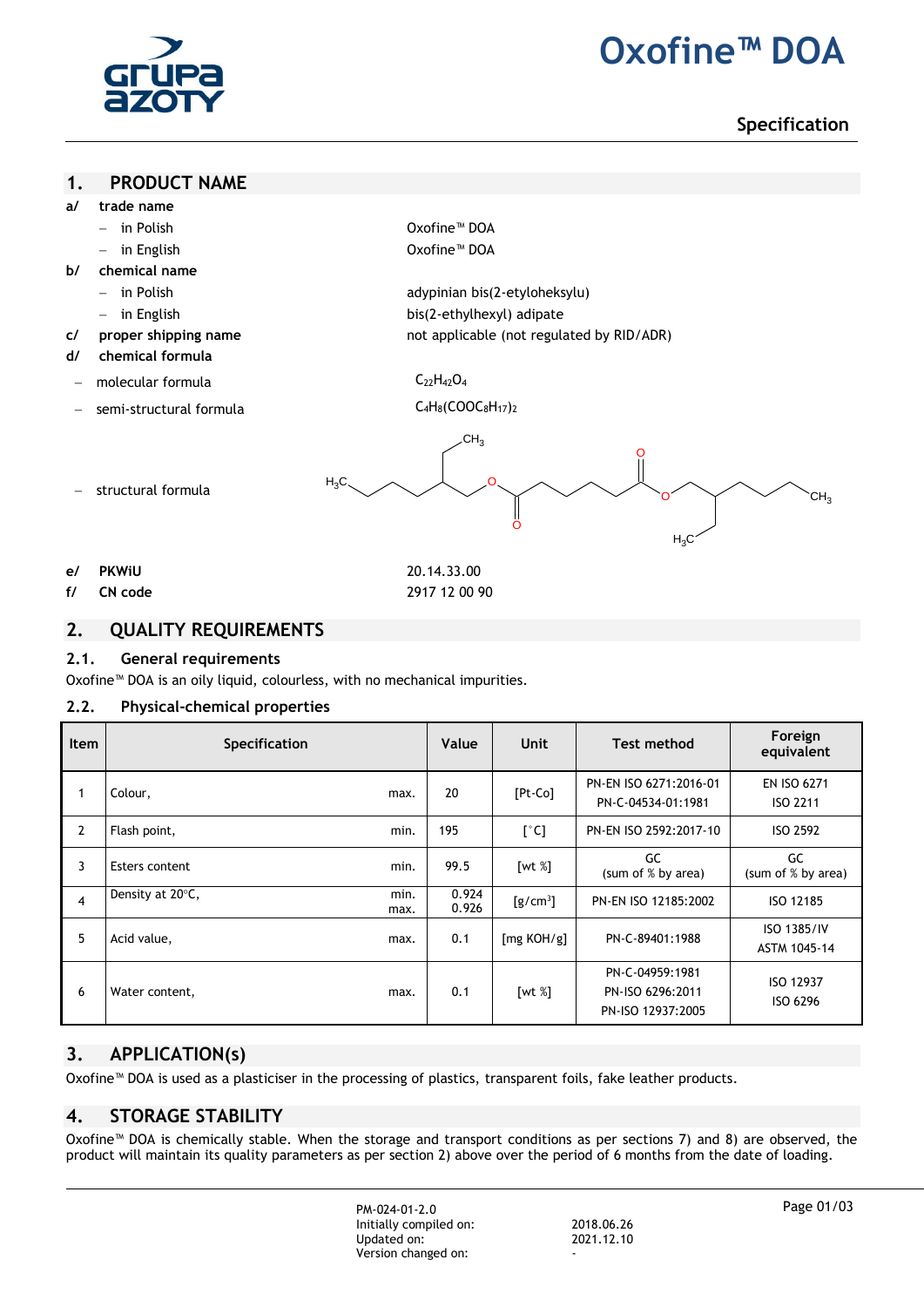

# **Dxofine™ DO**

# **5. QUALITY DOCUMENT**

Unless the client's order (or contract) demands otherwise, each shipment of the product shall be provided with the quality certificate to evidence that the product quality parameters satisfy the requirements listed in this Specification.

## **6. PACKING**

## **6.1. General requirements**

Oxofine™ DOA is available in bulk shipments, in steel rail tank cars, in tank-containers, in road tankers or flexitanks.

Other types of containers are also allowable if they protect the product sufficiently to maintain its quality and if they provide safety in transport, storage, handling and use. In that case, the client should:

- Submit the valid certificate which permits the use of that type of containers in storage and transport, or his own statement in writing on the subject.
- Place marking on the containers, in accordance with applicable regulations.

### **6.2. Labelling applicable for client's unit containers**

- **a/ According to Regulation (EC) № 1272/2008:**
	- Not applicable Oxofine™ DOA /bis(2-ethylhexyl) adipate/ is not classified as dangerous by CLP/GHS regulations.
- **b/ According to RID/ADR:**
	- Not applicable -Oxofine™ DOA /bis(2-ethylhexyl) adipate/ is not classified as dangerous by RID/ADR.
- **c/ Inscription**
	- "Spent packages must be transferred to an authorised waste collecting company."
- **d/ Additional labelling required by national/local legislation**

## **7. STORAGE**

### **7.1. Requirements for warehouses**

- Local exhaust ventilation systems, to eliminate vapours from the places of their emission, and general ventilation systems in rooms.
- Protection against accumulation of static electricity ignition of organic vapours may be initiated by any static discharge.
- Sprinkler systems, to cool down tanks/containers with water spray in case of fire.
- Liquid-impervious floors which make it possible to collect the spilled material and prevent its entry to the sewage system.
- $-$  The storage rooms should be cool and dry.

#### **7.2. Storage conditions**

- Keep away from ignition sources No smoking.
- Keep container tightly closed, in cool and well ventilated places.
- $-$  Handle and open containers with care.
- Containers and tanks must be properly marked.
- Containers and tanks must be made of the materials which are resistant to the product attack.
- Hand-operated/portable fire-fighting equipment should be available in storage rooms.

#### **7.3. Recommendations for occupational hygiene**

- Avoid any direct contact with skin, eyes and clothing.
- Wash hands after handling the product.

## **7.4. Recommendations for joint storage**

Incompatible substances: strong oxidisers